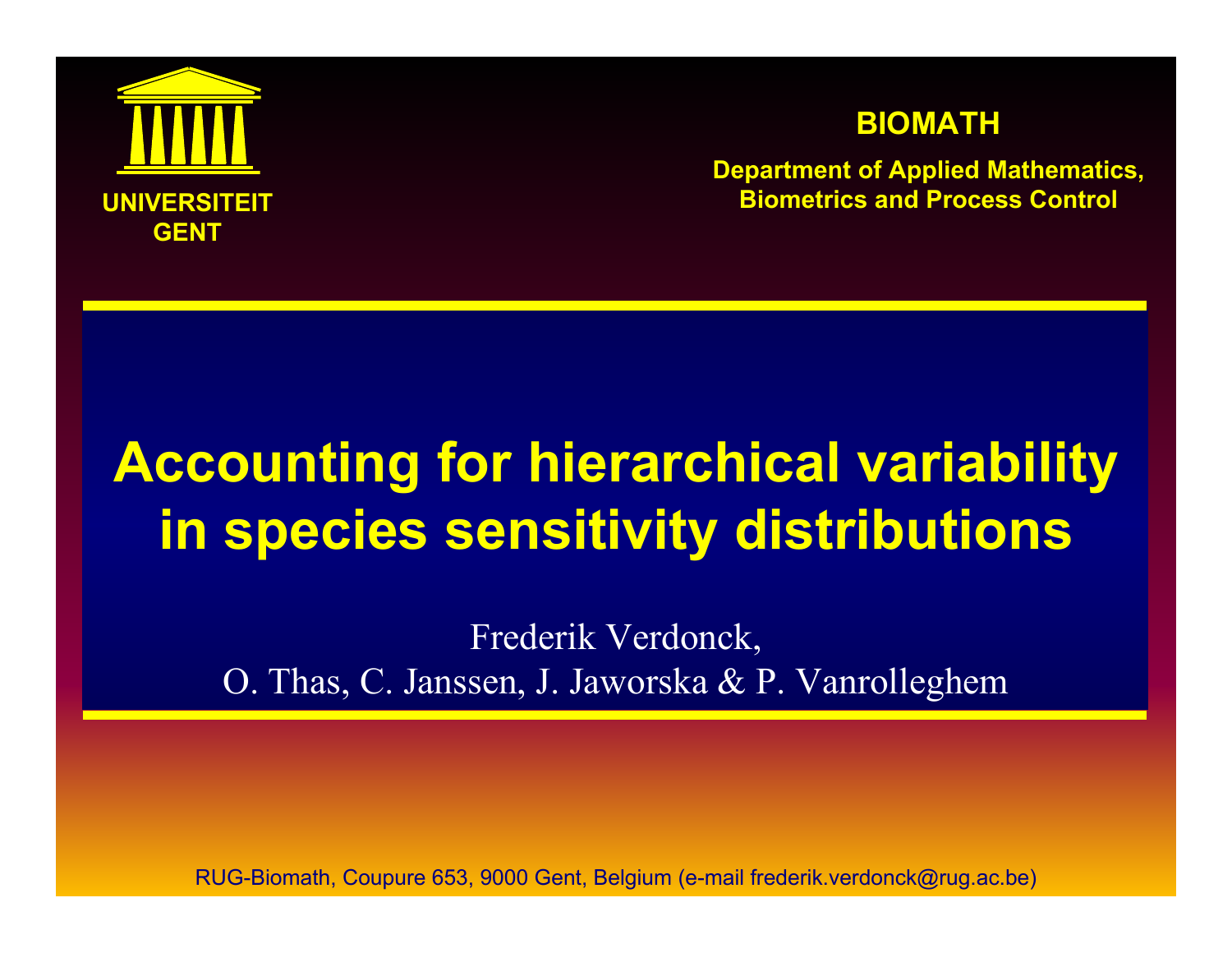# **Outline**

- •Introduction
- Hierarchical structure of SSD
- Solutions:
	- weighted hierarchical (bootstrap) model
	- weighted non-hierarchical (bootstrap) model
- Discussion
- •**Conclusions**

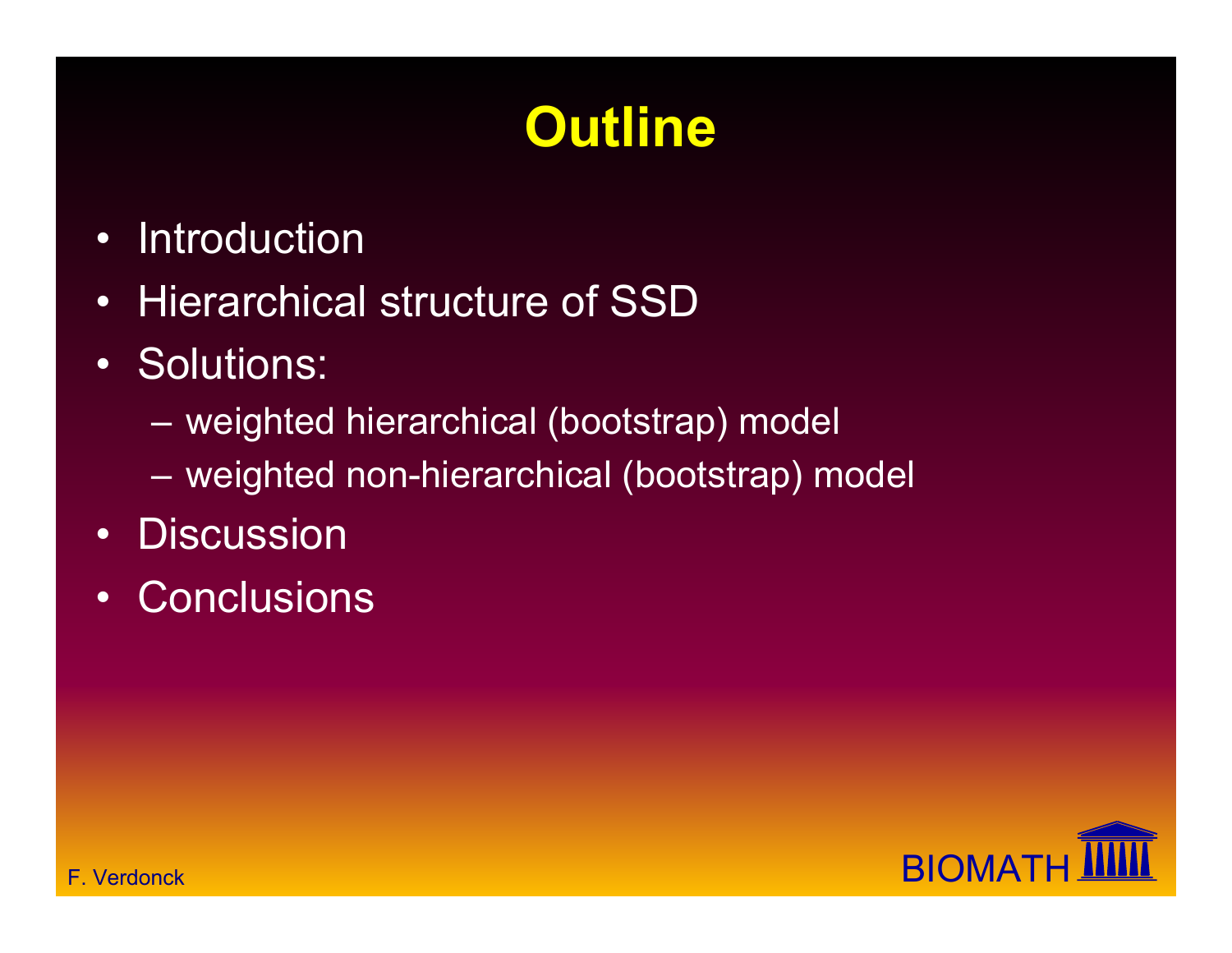#### **Probabilistic risk assessment**

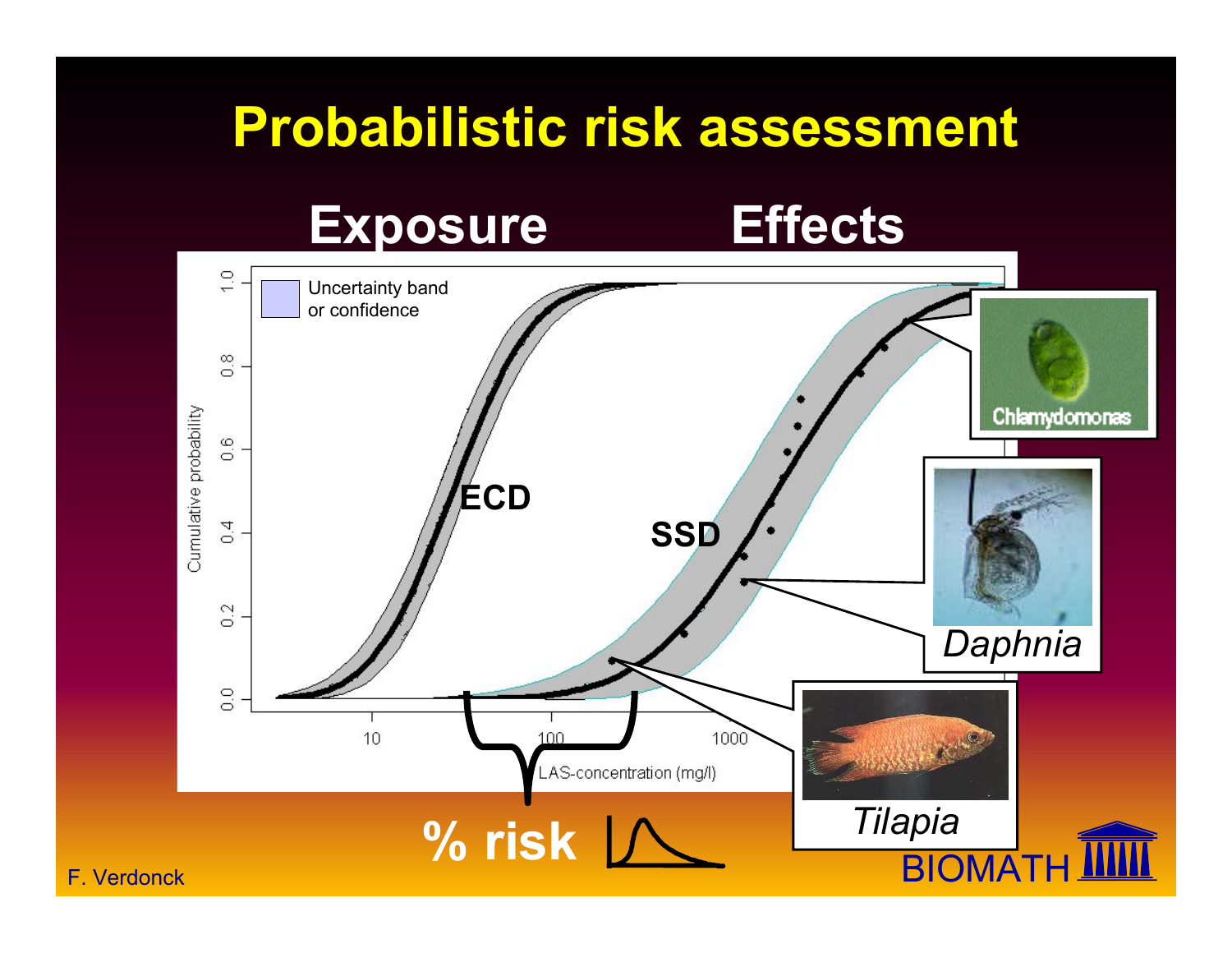## **Introduction**

To protect communities from adverse effects:

- Toxicity data are hierarchical in structure:
	- NOEC: No Effect Concentration
	- ECx: x % Effect Concentration
	- Averages for the same species of several laboratories

#### $\bullet$ A lot of information is discarded/lost

- Goal:
	- How to account for this extra info in a SSD?
	- Should a hierarchical or nonhierarchical model be used?

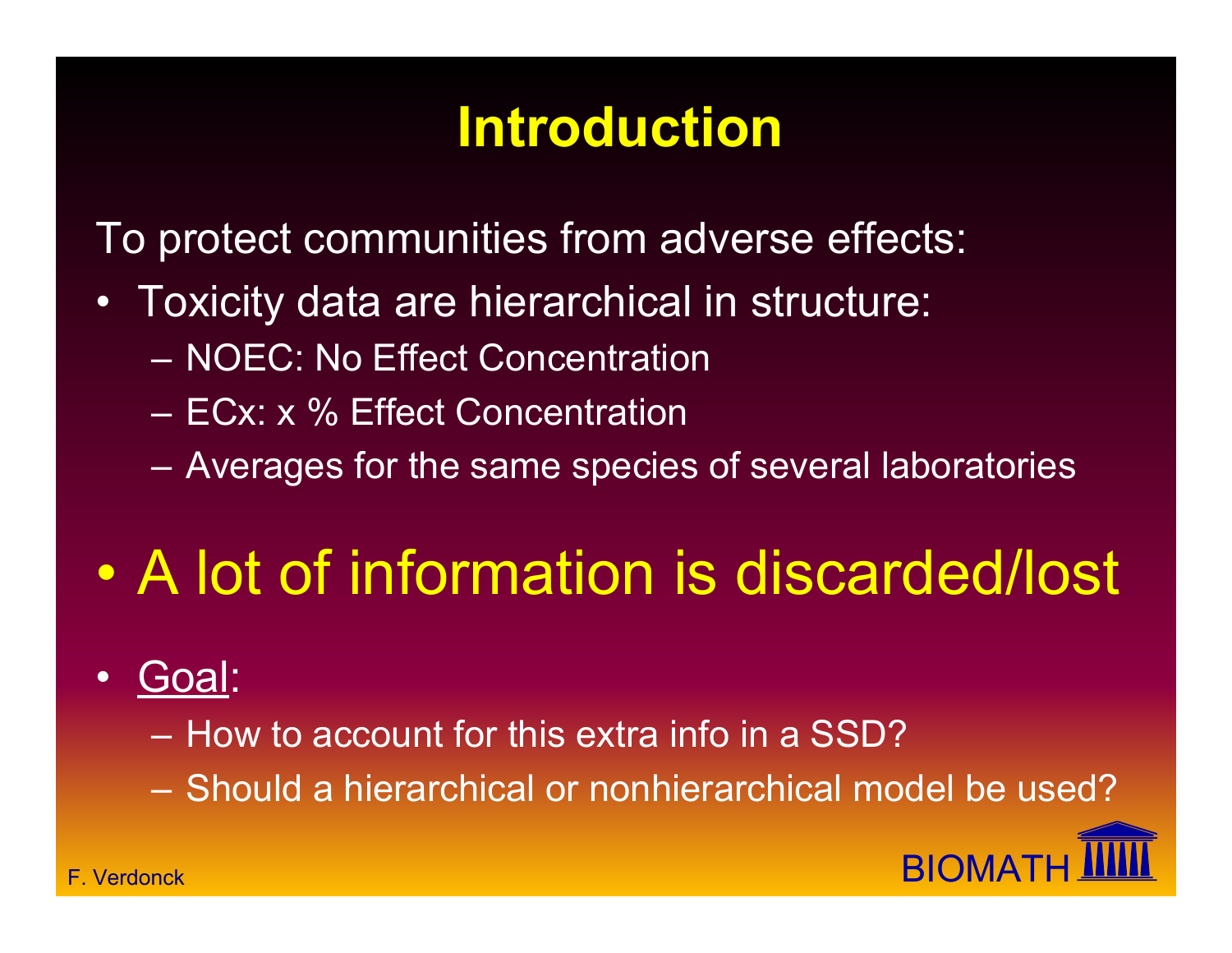## **Hierarchical structure of toxicity data**

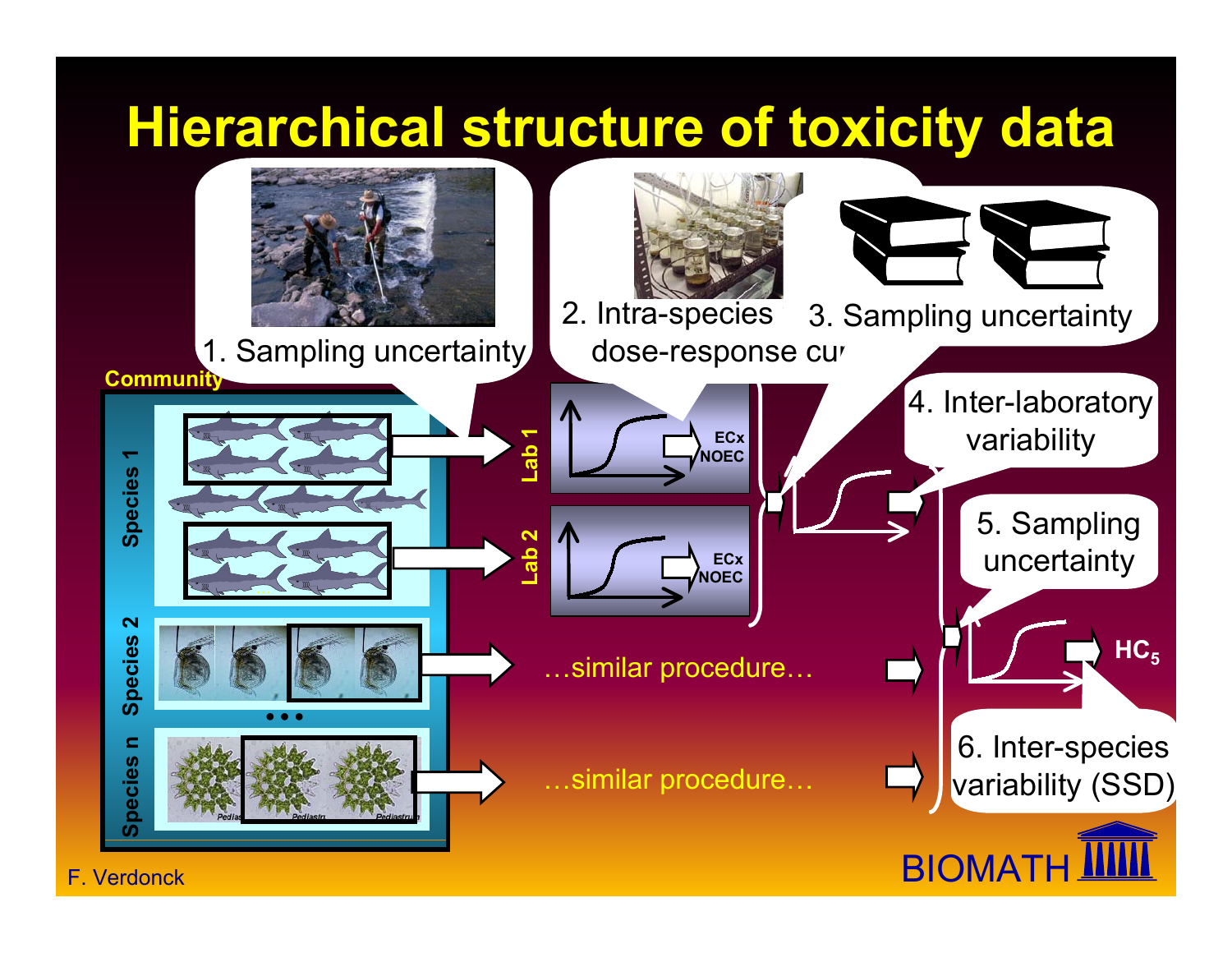#### **'Usual' approach**

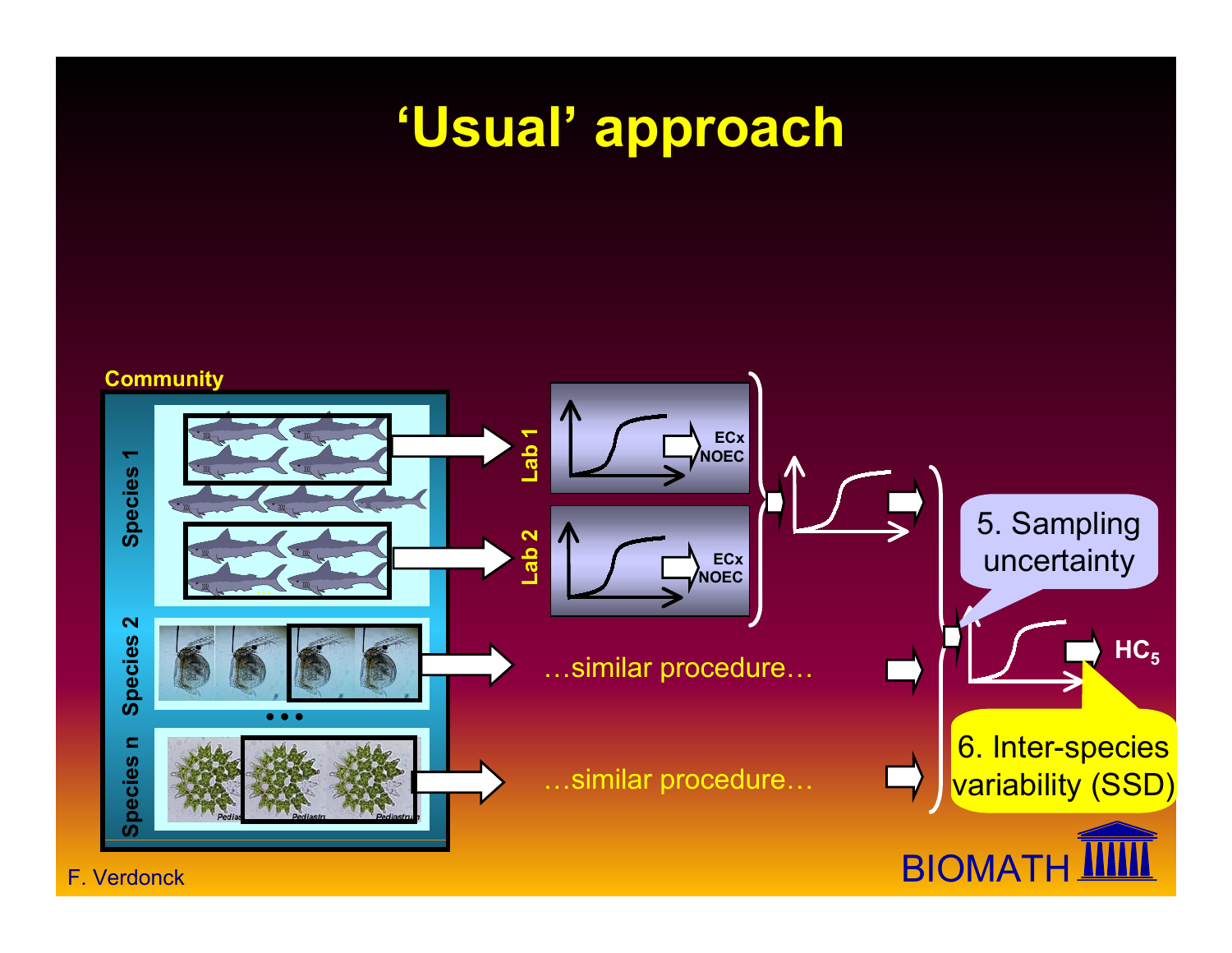#### **Goal**

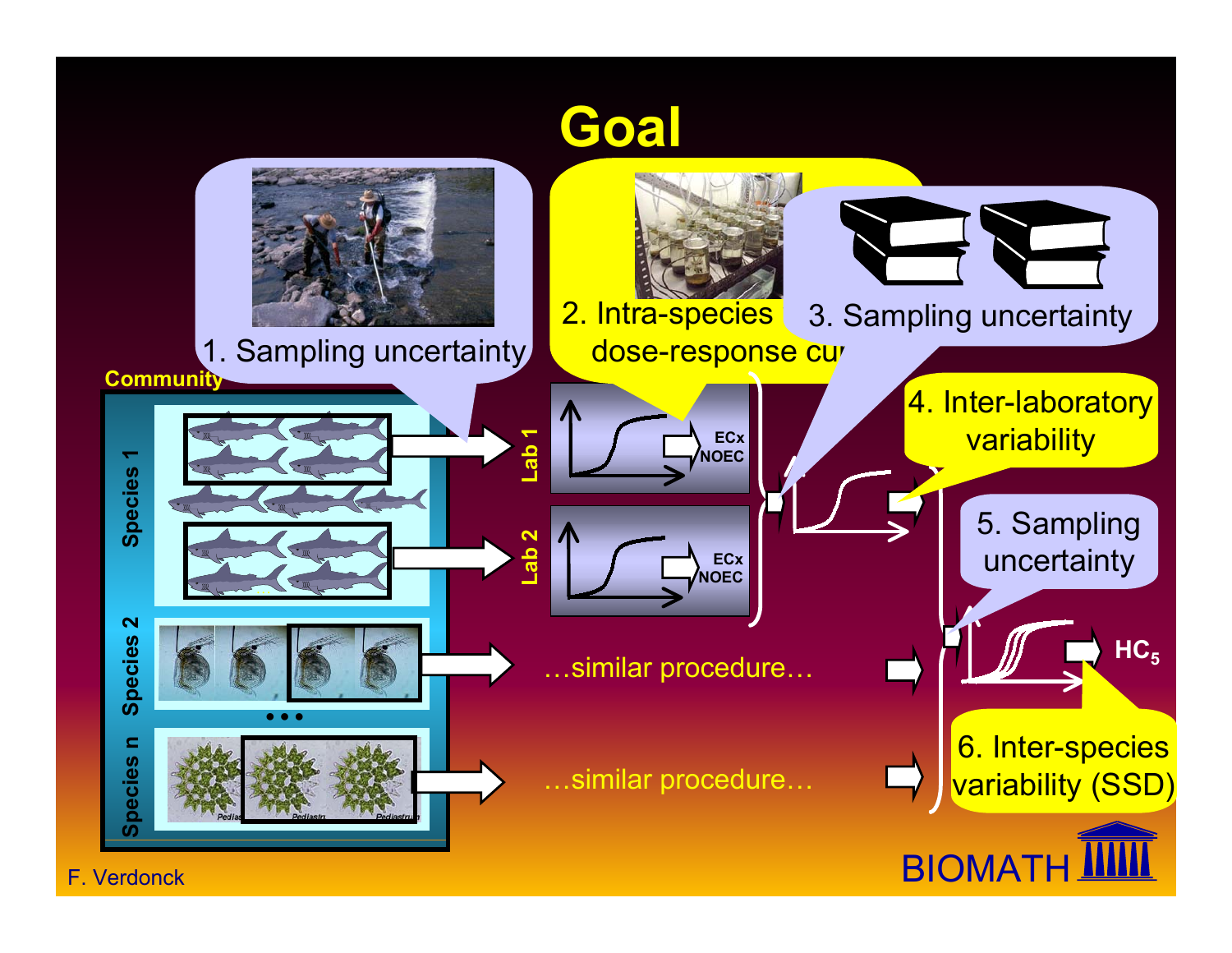# **Weighting toxicity data**

#### > To avoid over/under-representation of a species, laboratory, individual!



- Shape of the curve changes (shift)
- •Uncertainty band changes in width

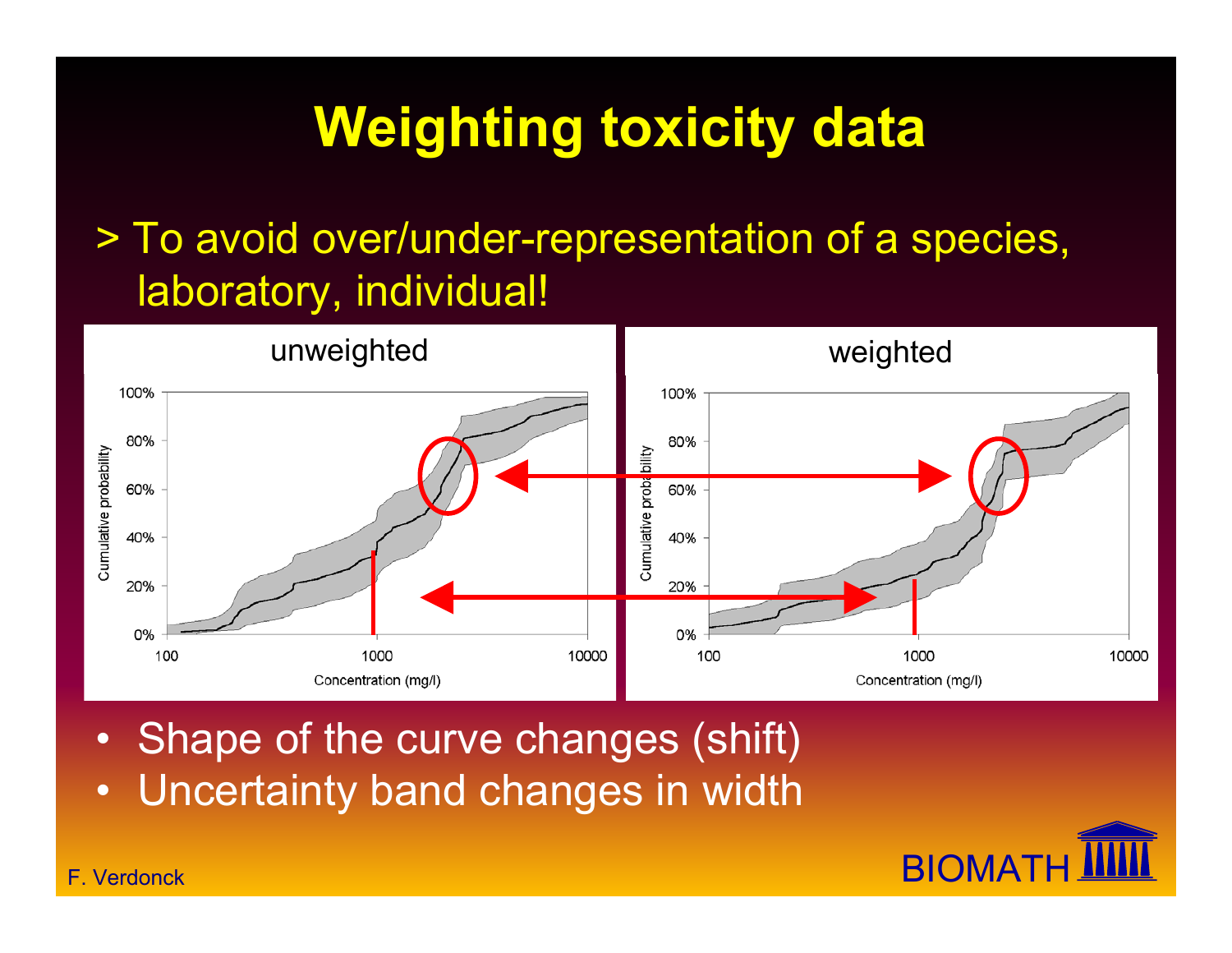## **First solution: hierarchical models**

Several types:

• Nonparametric <> parametric

- Bayesian <> frequentist
- Analytical <> Numerical

All these have their advantages and disadvantages.

## Main focus here is hierarchical or NOT?

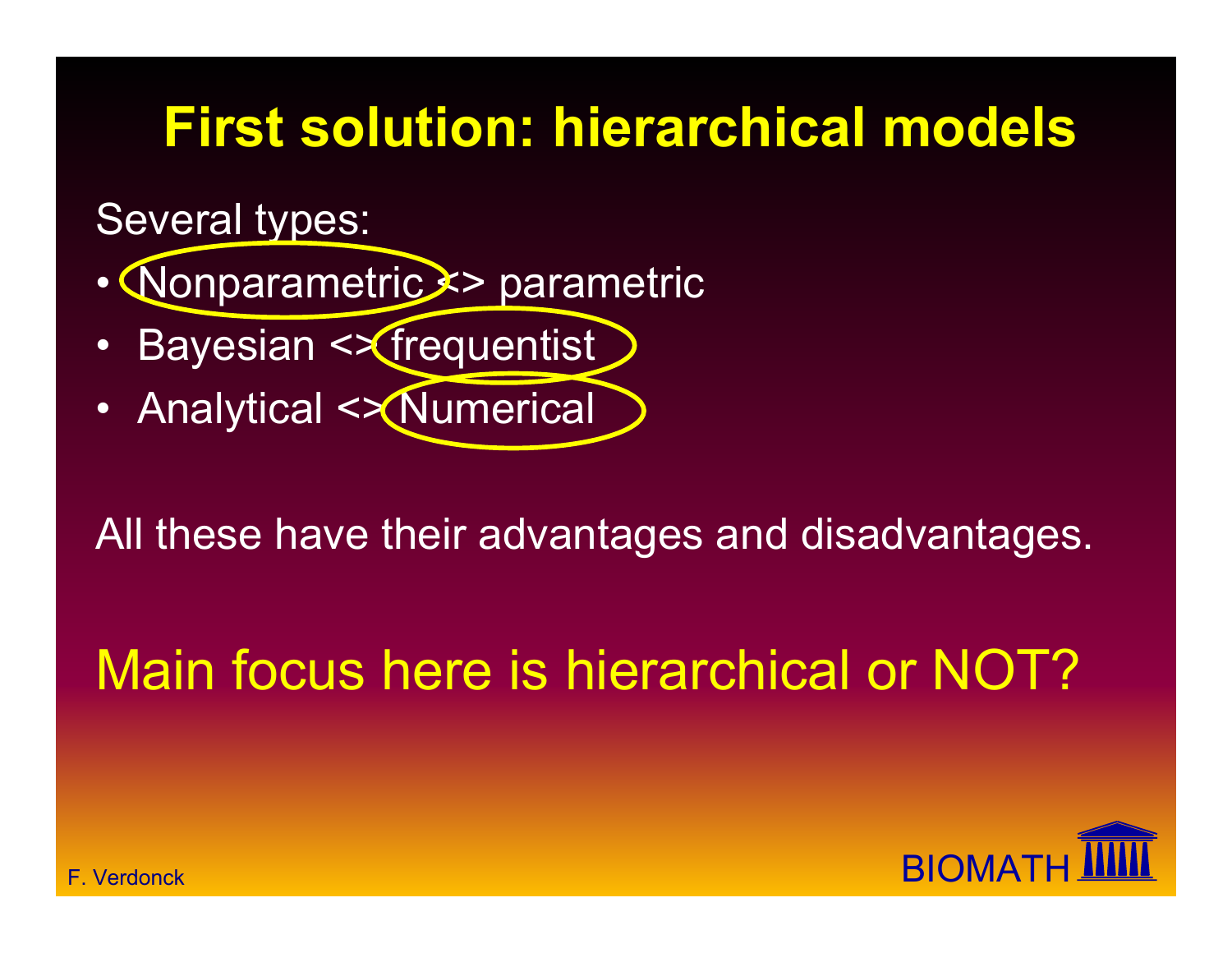## **Weighted hierarchical bootstrap**

- 1. Sample the species
	- 2. Sample the laboratories
		- 3. Sample the individuals



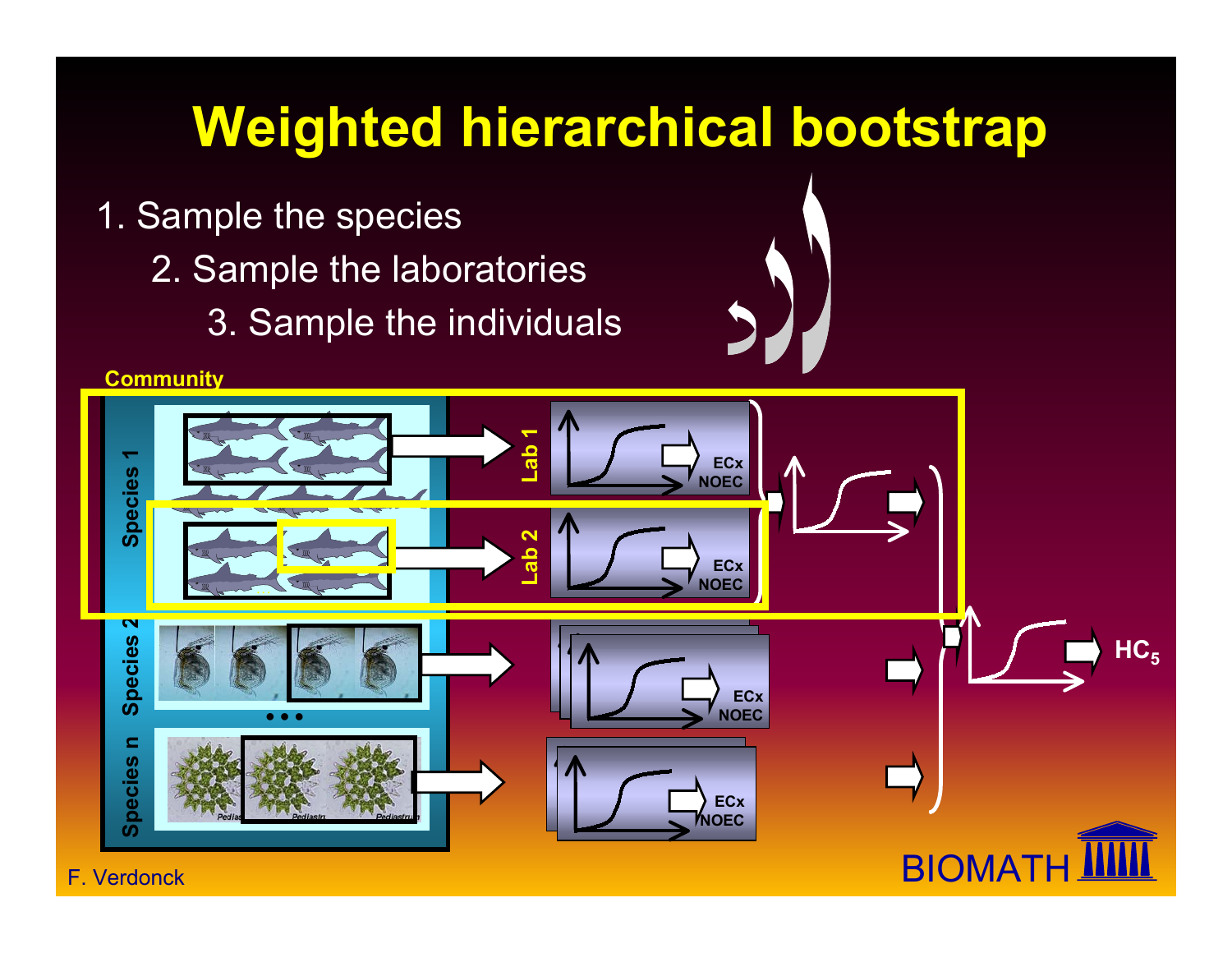# **Second solution: non-hierarchical model**

•



- Ignore hierarchical structure of variabilities and treat all **raw** data (no summary statistics!) on same level
- $\bullet$  no hierarchical method but easier to understand

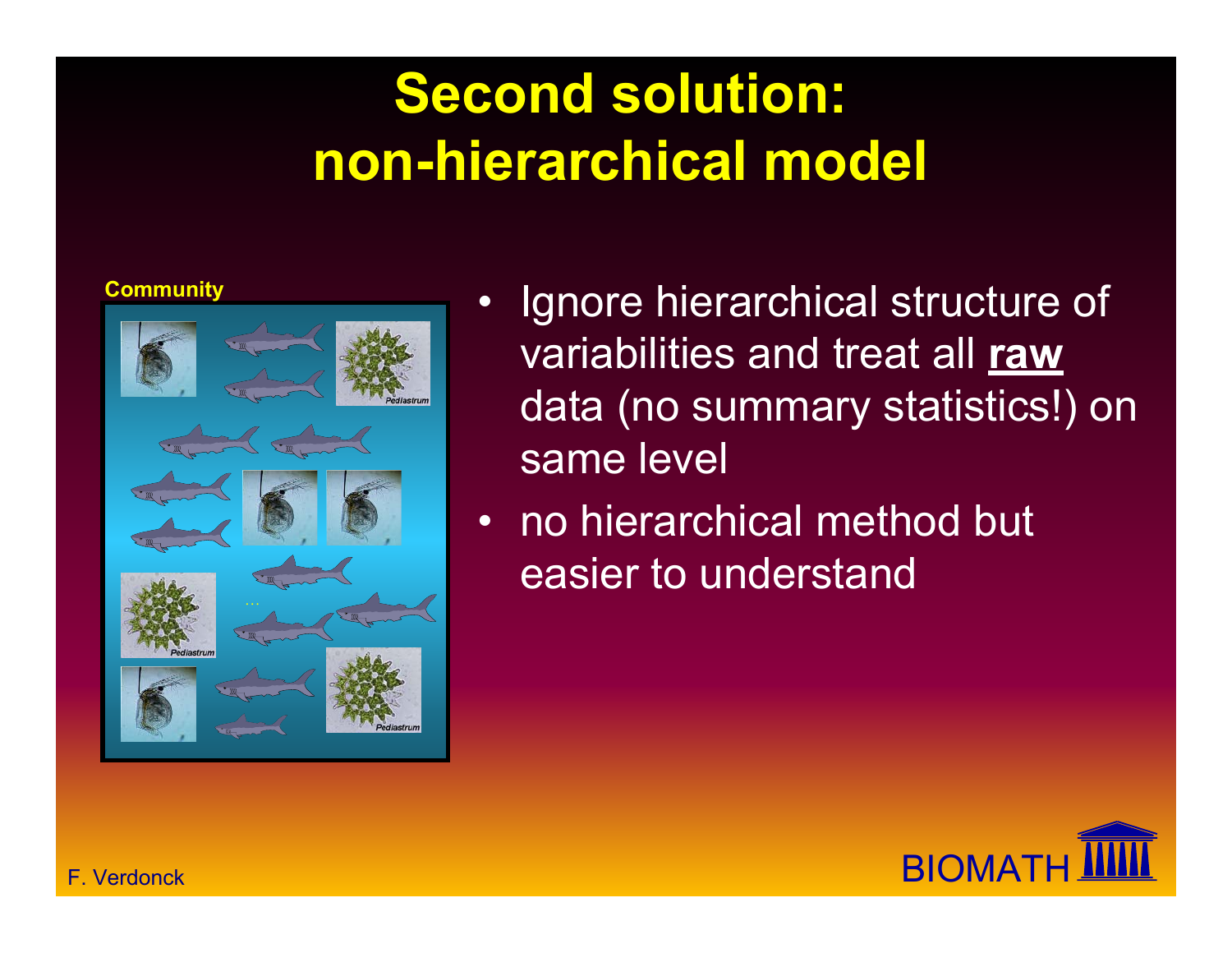# **Example: Cu**

Nonparametric bootstrapping (Interpolated EDF - Hazen)



#### 'Usual approach'

- Inter-species variability
- sampling uncertainty (only 5.)

Non-parametric bootstrapping (interpolated EDF)



Non-parametric bootstrapping (Interpolated EDF)



Verdonck

#### **Hierarchical Model**

- $\mathcal{L}_{\mathcal{A}}$  Inter-species + inter-laboratory + intra-species variability
- 'Aggregated' sampling uncertainty

#### Non-hierarchical model

- Inter-species + inter-laboratory + intra-species variability
- Uncertainty difficult to interpret

**BIOMAT**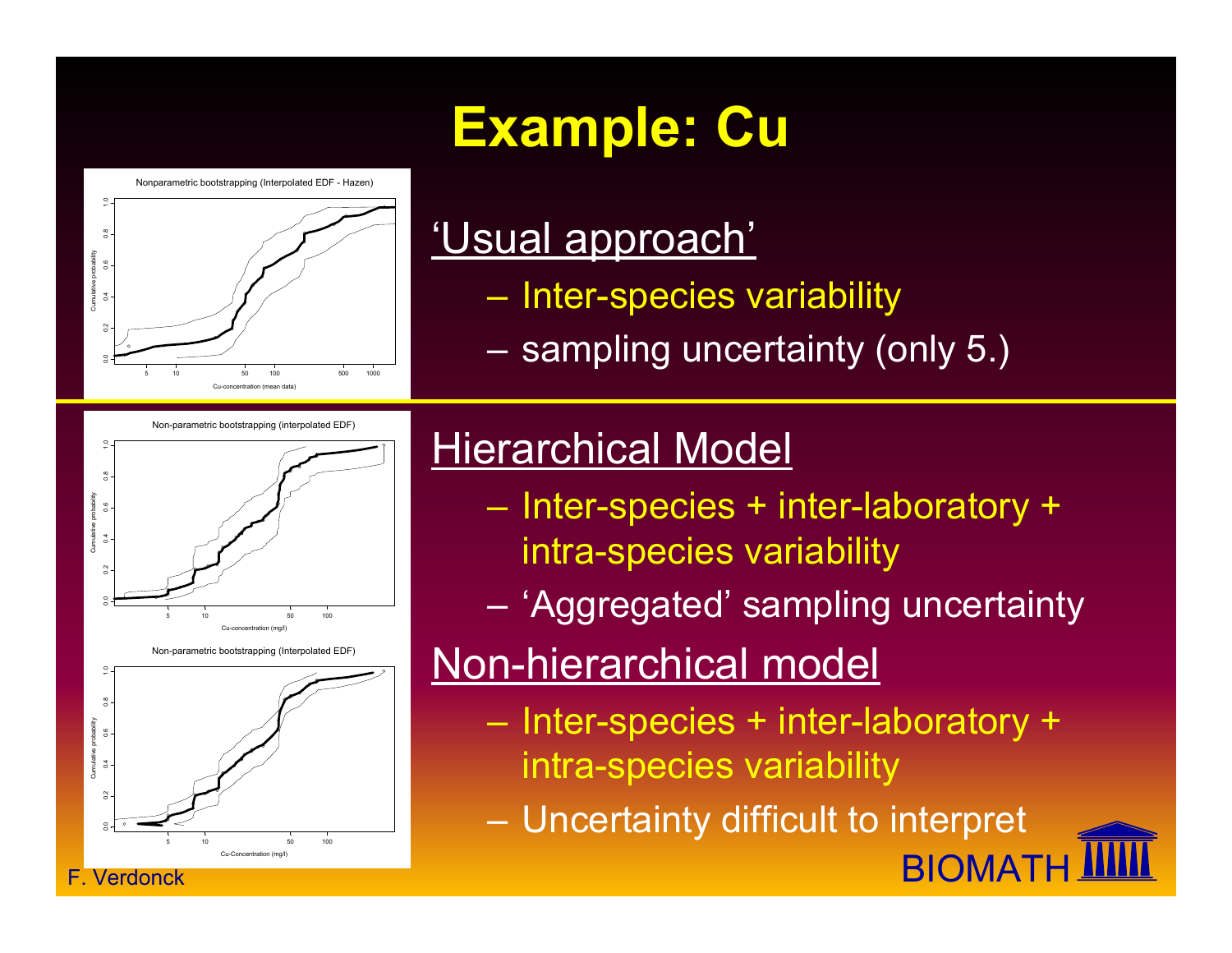### **Discussion**

|                                         | <b>Summary</b><br>data | Raw/all data                        |                                              |
|-----------------------------------------|------------------------|-------------------------------------|----------------------------------------------|
|                                         | 'Usual'<br>approach    | <b>Hierarchical</b><br><b>Model</b> | Non-<br><b>Ihierarchical</b><br><b>Model</b> |
| $HC5$ result                            | $\div$                 | +++                                 | $+ +$                                        |
| <b>Practical Use</b>                    | +++                    | ╈                                   | +++                                          |
| Interpretation<br>of Confidence<br>band | $\pm$                  | +++                                 | $\equiv$                                     |